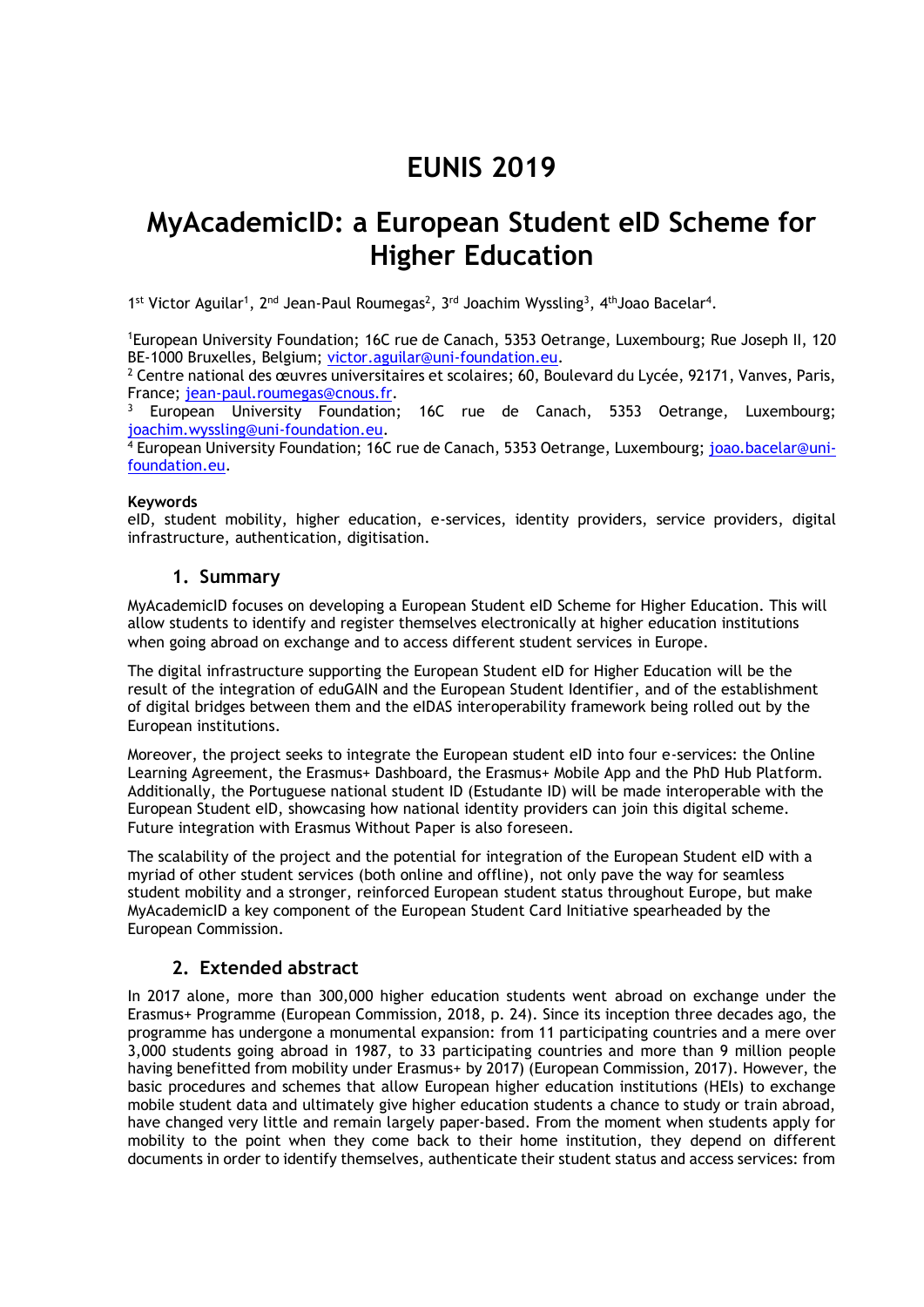course registration and enrolment at the host institution, to access to the library and the canteen, student discounts, language assessments and even transportation. The more students go abroad, the more cumbersome these procedures become for administrative staff at HEIs, slowing down and adding extra barriers to mobility flows.

This is at odds with a growingly interconnected and digital world, where applications and electronic services contribute to easing our daily struggles and multiplying our interactions: from online banking and car-sharing to the way we learn about news, order food, sign contracts, navigate our surroundings, book accommodation and stay abreast of our complex reality. What if students could join this digital revolution? What if all higher education students in Europe could identify themselves in a simple, quick and trusted manner in any Member State? What if they could access a myriad of electronic services with a single log-in wherever they are? What if each student could have a unique and persistent eID that authenticates their student status at the click of a button? Student mobility in Europe would know no borders.

MyAcademicID (MyAID) is an important step forward. The project aims at building the critical digital infrastructure that will allow students to identify and register themselves electronically at HEIs when going abroad on exchange and to access different student services. This *European Student eID Scheme for Higher Education*, will be the result of integrating eduGAIN, the European Student Identifier (from the European Student Card Project) and the establishment of digital bridges between them and the eIDAS interoperability framework via the Swedish national node. Students who go abroad on exchange will then be able to use their academic credentials to access different student services online no matter where they are in Europe; whereas the links with eIDAS will open the possibility in the future for students to also use their national eID to authenticate their student status.

To this end, the 13 partners that make up the MyAID Consortium have secured EU funding through the Connecting Europe Facility for the period running from January 2019 to June 2020. A number of technical workshops have been planned for the upcoming 17 months to build the mobility scenarios; steer technical collaboration; make the necessary connections between eduGAIN, eIDAS and the European Student Identifier (ESI); and test the integration of the eID scheme by different e-services according to the following timeline:

- June 2019: guidelines for connecting to eduGAIN and mobility scenarios;
- August 2019: integration of eduGAIN and the ESI;
- September 2019: blueprint of the European Student eID scheme for Higher Education;
- October 2019: integration of eduGAIN and eIDAS through the Swedish national node;
- December 2019: report on security and privacy attributes;
- March 2020: four e-services integrate and test the European Student eID for Higher Education, outlining further integration requirements with Erasmus Without Paper: the Online Learning Agreement, the Erasmus+ Dashboard, the Erasmus+ Mobile App and the PhD Hub Platform.
- April 2020: the Portuguese national student eID (Estudante ID), currently being rolled out by the Portuguese government, will be made interoperable with the European Student eID, showcasing how national identity providers can join this digital scheme.
- June 2020: roll-out requirements and up-scalability report for an eIDAS-enabled European Student eID scheme for Higher Education.

Piloting the European Student eID scheme for Higher Education within the Erasmus+ mobility scheme provides the ideal testing environment that can later be enlarged to include other scenarios nonspecific student mobility; a range of services, both online and offline, public or private; and geographical boundaries beyond the European Union and the Erasmus+ Programme.

The scalability of the project and the potential for integration of the European Student eID scheme with a myriad of other student services, not only pave the way for seamless student mobility and a stronger, reinforced European student status throughout Europe, but make MyAcademicID a key component of the European Student Card Initiative spearheaded by the European Commission.

#### **Project partners**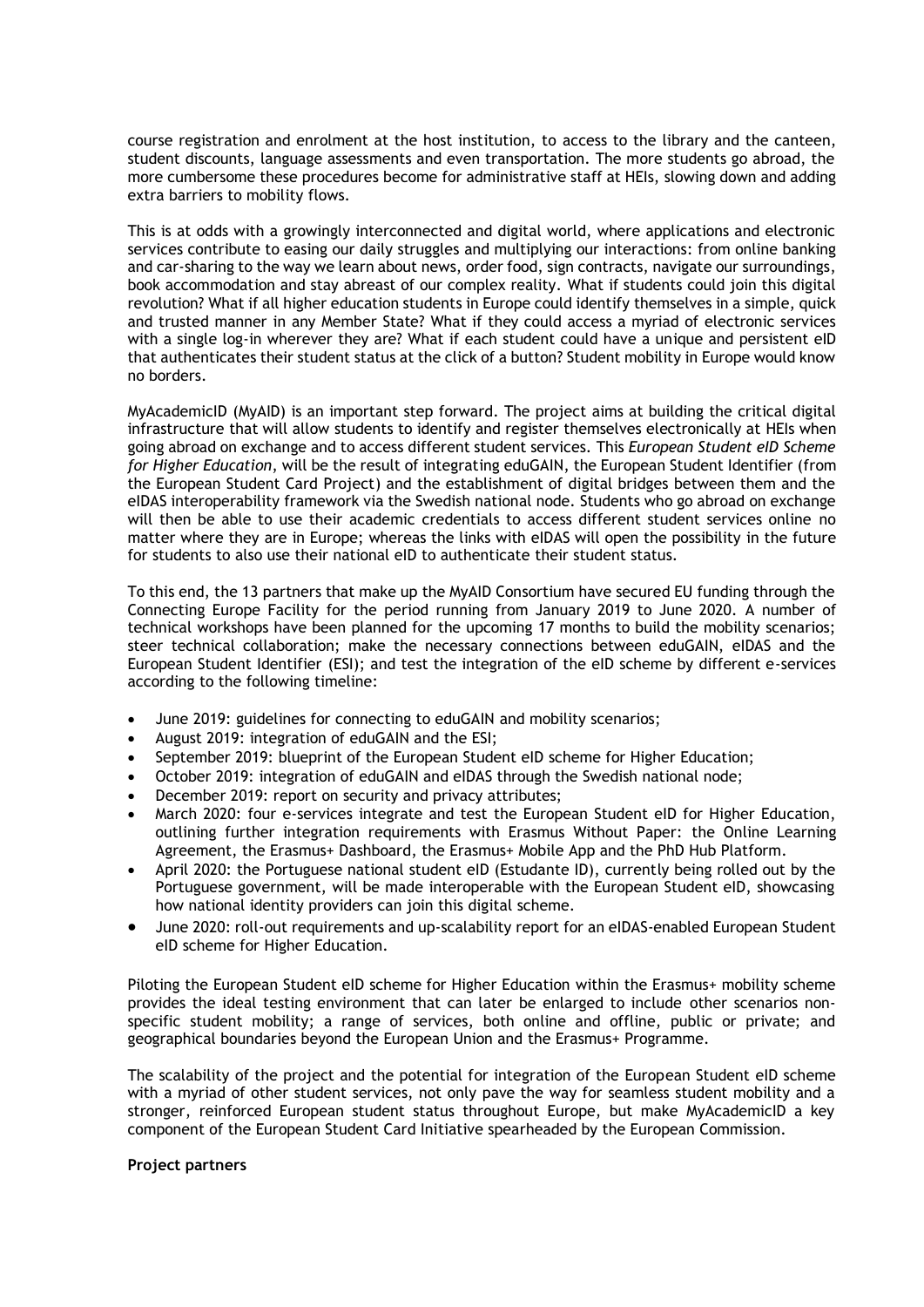Centre national des œuvres universitaires et scolaires (CNOUS); Géant Association (GÉANT); Swedish Research Council (SUNET); Humboldt-Universität zu Berlin (UBER); University of Malaga (UMA); Réseau national de communications électroniques pour la technologie, l'enseignement et la recherche (RENATER); Direção-Geral do Ensino Superior (DGES); Fondazione ENDISU; Aristotle University of Thessaloniki (AUTH); Deutsches Studentenwerk (DSW); Ente per il Diritto allo studio Universitario dell'Università Cattolica (EDUCATT); Direction Interministérielle du Numérique et des Systèmes d'Information et de Communication de l'état (DINSIC); European University Foundation (EUF).

#### **References**

European Commission. (2017). *The 30th Anniversary and You*. Retrieved February 7, 2019, from: [http://ec.europa.eu/programmes/erasmus-plus/anniversary/30th-anniversary-and-you-\\_en.](http://ec.europa.eu/programmes/erasmus-plus/anniversary/30th-anniversary-and-you-_en) European Commission. (2018). *Erasmus+ Annual Report 2017*. Retrieved February 7, 2019, from: [https://publications.europa.eu/en/publication-detail/-/publication/4e5c3e1c-1f0b-11e9-8d04-](https://publications.europa.eu/en/publication-detail/-/publication/4e5c3e1c-1f0b-11e9-8d04-01aa75ed71a1) [01aa75ed71a1.](https://publications.europa.eu/en/publication-detail/-/publication/4e5c3e1c-1f0b-11e9-8d04-01aa75ed71a1)

## **3. Authors' biographies**



**Victor Aguilar** holds a BA in Psychology from the National Autonomous University of Mexico (UNAM) and a Master's in Public Policy and Administration from the Centre for Research and Teaching in Economics (CIDE). He has worked as a consultant and applied researcher in both the public and the private sector in Mexico. After his Blue Book traineeship at the Executive Agency for Small and Medium-sized Enterprises (EASME), Victor worked as a Policy Officer in the field of Higher Education at the Directorate-General for Education, Youth, Sport and Culture (DG EAC) of the European Commission. He joined the European University Foundation

(EUF) in 2018, where he now coordinates MyAcademicID. [LinkedIn reference.](https://www.linkedin.com/in/víctor-aguilar-policy-analyst)



[LinkedIn reference.](https://www.linkedin.com/in/jean-paul-roumegas-83169945)



SocialErasmus+. [LinkedIn reference.](https://www.linkedin.com/in/jwyssling/)

**Jean-Paul Roumegas** is Counsellor of international relations and partnerships at Cnous, French National center for Student Affairs. He has a postgraduate cycle of European Higher Studies from the National School of Administration. Jean-Paul Roumegas is also president of the European Council of Student affairs. He created and launched the consortium for the European Student Card and coordinates the current Erasmus + Strategic partnership on the European Student cart (project 2016-1-FR01-KA203- 024084).

**Joachim Wyssling** completed his Master's degree in EU studies at the University de Franche-Comté. During his studies, he actively volunteered in student NGOs welcoming and integrating international students in local communities. After serving as Vice-President of ESN International, he joined the EUF in 2011. His current mission as Project Manager involves the incubation of innovative project proposals for member universities and the identification of development opportunities within the European Higher Education Area, notably in the field of digitisation of HE with the Online Learning Agreement, Erasmus+ mobile App and Erasmus Without Paper; more recently in the field of doctoral education with the European PhD Hub; and in the field of social inclusion and recognition of informal learning experiences with